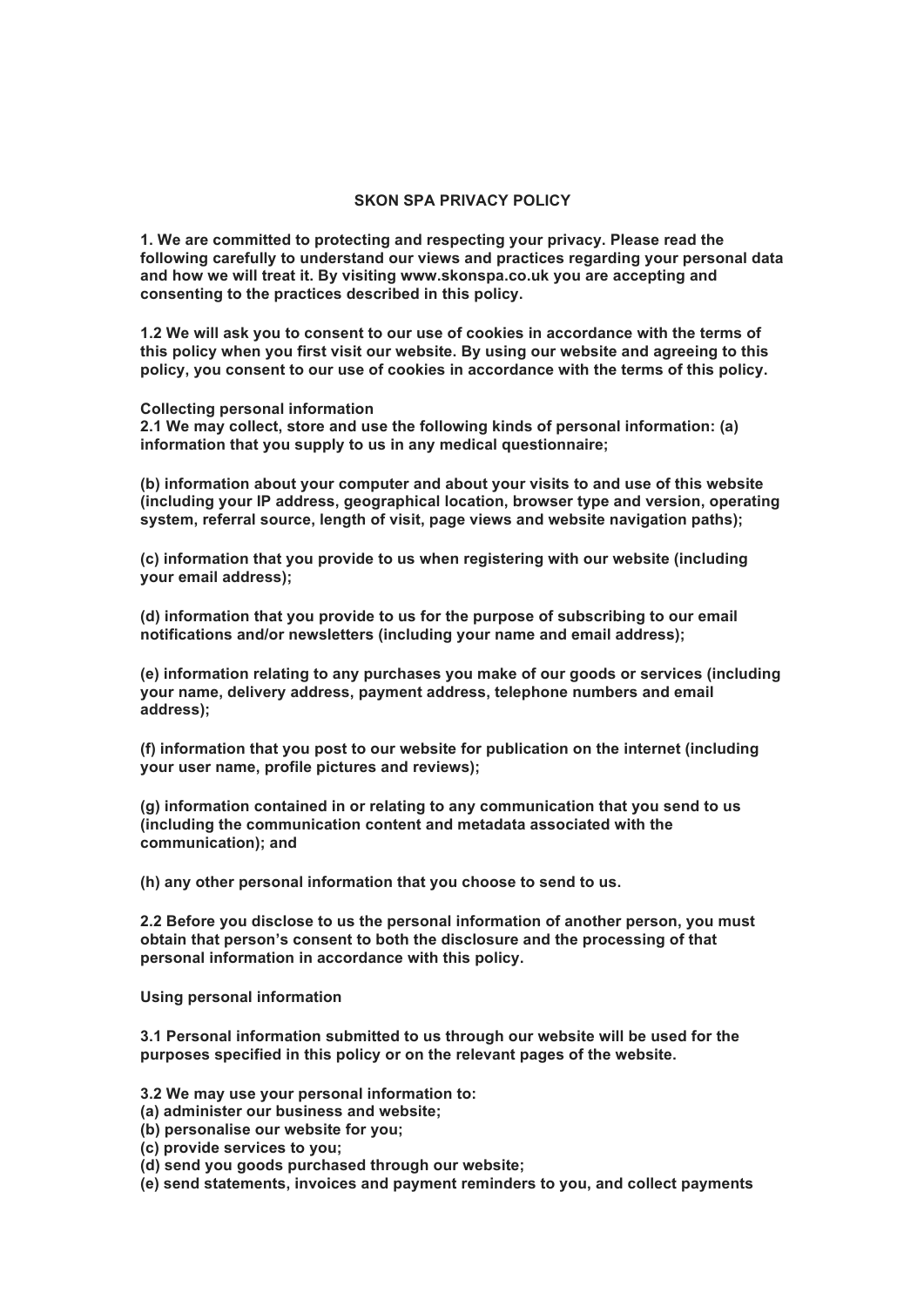**from you;** 

**(f) send you non-marketing commercial communications;** 

**(g) send you email notifications that you have specifically requested;** 

**(h) send you our email newsletter, if you have requested it (you can inform us at any time if you no longer require the newsletter);** 

**(i) send you marketing communications relating to our business or the businesses of carefully-selected third parties which we think may be of interest to you, by post or, where you have specifically agreed to this, by email or similar technology (you can inform us at any time if you no longer require marketing communications);** 

**(j) provide third parties with statistical information about our users (but those third parties will not be able to identify any individual user from that information);** 

**(k) deal with enquiries and complaints made by or about you relating to our website; (l) keep our website secure and prevent fraud; and** 

**(m) verify compliance with the terms and conditions governing the use of our website.** 

**3.3 If you submit personal information for publication on our website, we will publish and otherwise use that information in accordance with the licence you grant to us.** 

**3.4 We will not, without your express consent, supply your personal information to any third party for the purpose of their or any other third party's direct marketing.** 

**Disclosing personal information** 

**4.1 We may disclose your personal information to any of our employees, officers, insurers, professional advisers, agents, suppliers or subcontractors insofar as reasonably necessary for the purposes set out in this policy.** 

**4.2 We may disclose your personal information to any member of our group of companies (this means our subsidiaries, our ultimate holding company and all its subsidiaries) insofar as reasonably necessary for the purposes set out in this policy.** 

**4.3 We may disclose your personal information:** 

**(a) to the extent that we are required to do so by law;** 

**(b) in connection with any ongoing or prospective legal proceedings;** 

**(c) in order to establish, exercise or defend our legal rights (including providing information to others for the purposes of fraud prevention and reducing credit risk);** 

**(d) to the purchaser (or prospective purchaser) of any business or asset that we are (or are contemplating) selling; and** 

**(e) to any person who we reasonably believe may apply to a court or other competent authority for disclosure of that personal information where, in our reasonable opinion, such court or authority would be reasonably likely to order disclosure of that personal information.**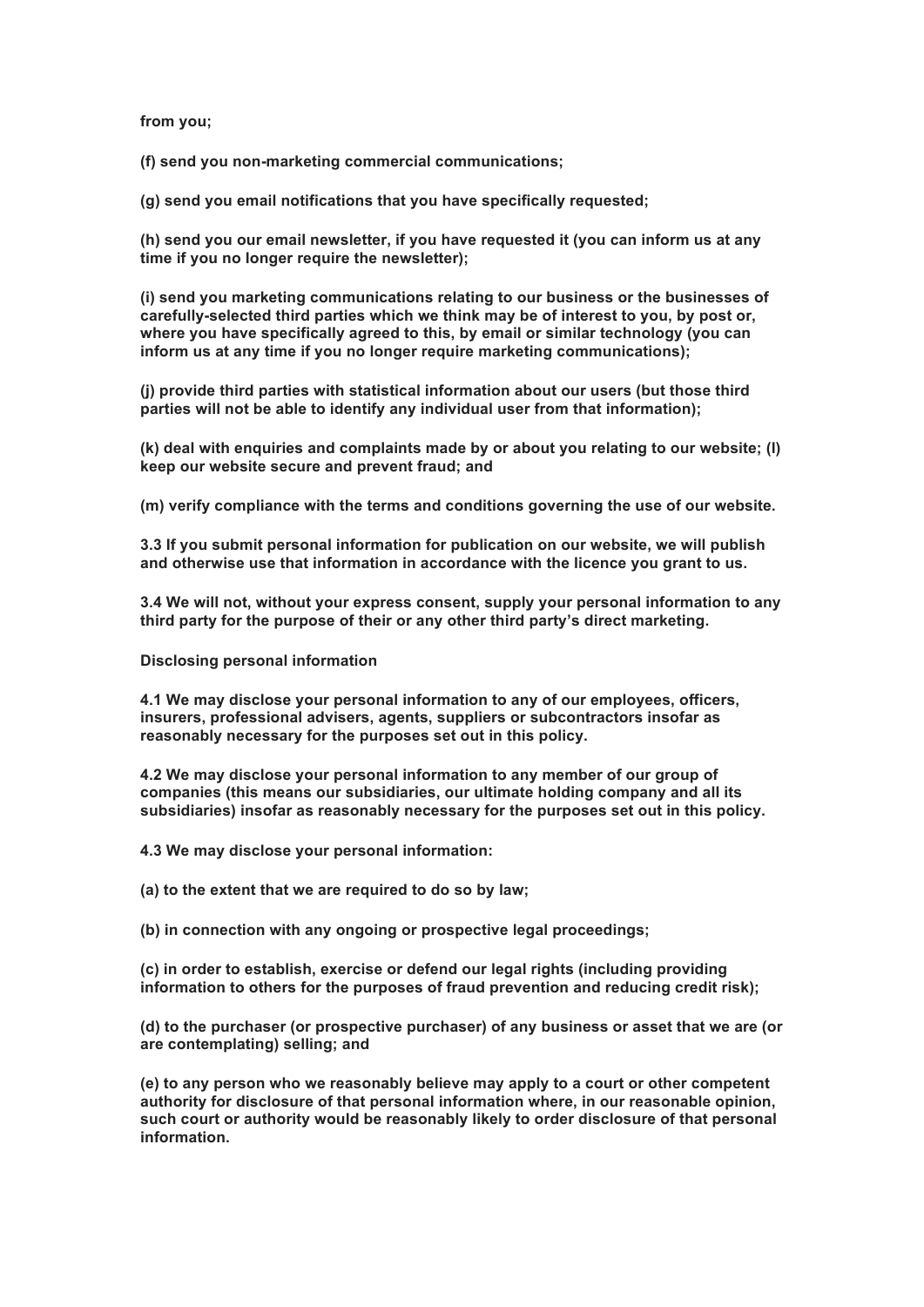**4.4 Except as provided in this policy, we will not provide your personal information to third parties.** 

**International data transfers** 

**5.1 Information that we collect may be stored and processed in and transferred in the countries in which we operate in order to enable us to use the information in accordance with this policy.** 

**5.3 Personal information that you publish on our website or submit for publication on our website may be available, via the internet, around the world. We cannot prevent the use or misuse of such information by others.** 

**5.4 You expressly agree to the transfers of personal information described in this Section 5.** 

**Retaining personal information** 

**6.1 This Section 6 sets out our data retention policies and procedure, which are designed to help ensure that we comply with our legal obligations in relation to the retention and deletion of personal information.** 

**6.2 Personal information that we process for any purpose or purposes shall not be kept for longer than is necessary for that purpose or those purposes.** 

**6.3 Without prejudice to Section 6.2, names, addresses and emails details that have not been used for repeat business with Skon Spa or marketing material from Skon Spa (i.e. newsletters, mail-outs etc) within 3 years of first registration on our website will be deleted from our server from time to time.** 

**6.4 Notwithstanding the other provisions of this Section 6, we will retain documents (including electronic documents) containing personal data:** 

**(a) to the extent that we are required to do so by law;** 

**(b) if we believe that the documents may be relevant to any ongoing or prospective legal proceedings; and** 

**(c) in order to establish, exercise or defend our legal rights (including providing information to others for the purposes of fraud prevention and reducing credit risk).** 

**Security of personal information** 

**7.1 We will take reasonable technical and organisational precautions to prevent the loss, misuse or alteration of your personal information.** 

**7.2 We will store all the personal information you provide via our website on our secure (password protected) servers.** 

**7.3 All electronic financial transactions entered into through our website will be protected by encryption technology.** 

**7.4 You acknowledge that the transmission of information over the internet is inherently insecure, and we cannot guarantee the security of data sent over the internet.**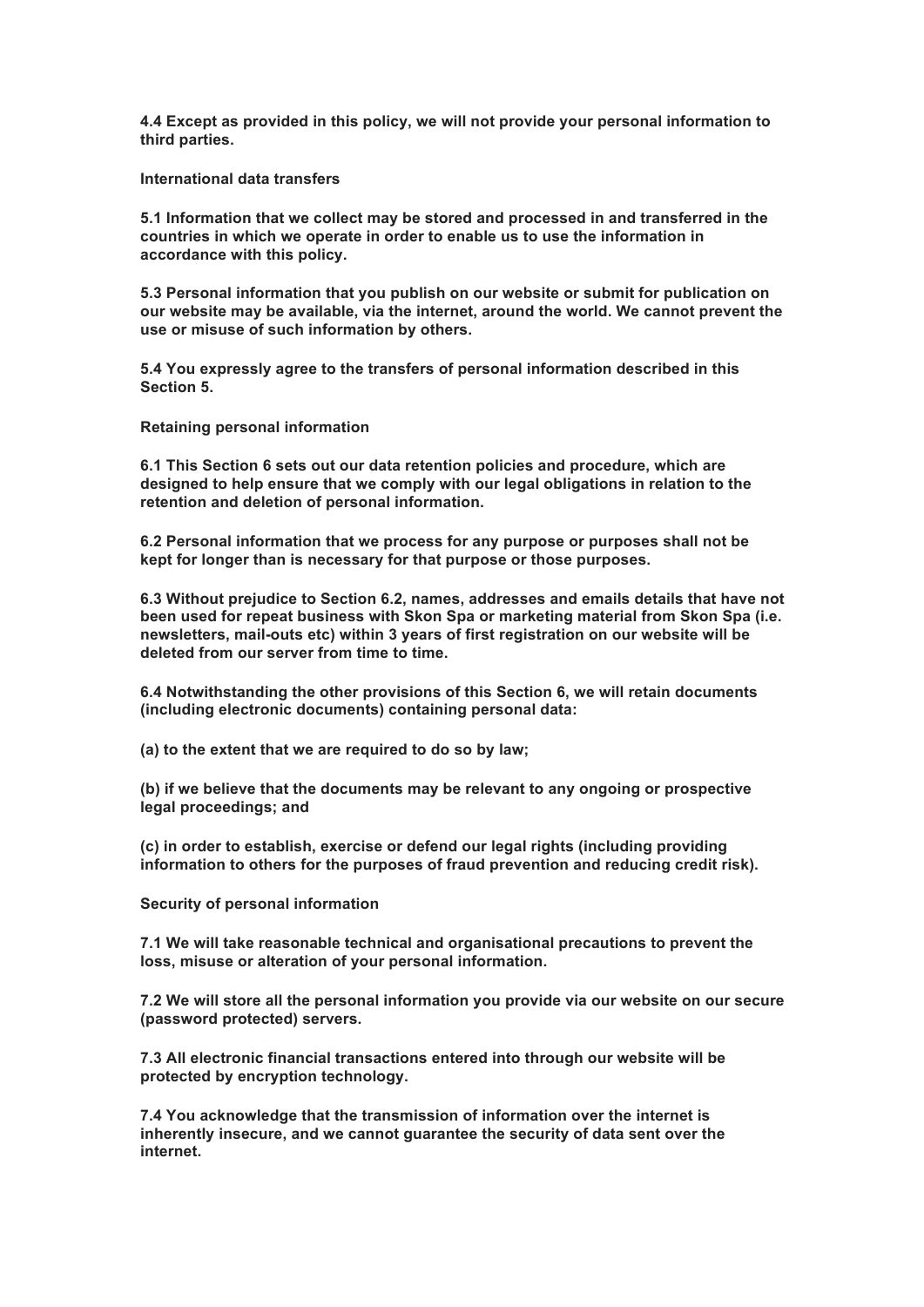**7.5 You are responsible for keeping the password you use for accessing our website confidential; we will not ask you for your password (except when you log in to our website).** 

## **Amendments**

**8.1 We may update this policy from time to time by publishing a new version on our website.** 

**8.2 You should check this page occasionally to ensure you are happy with any changes to this policy.** 

**8.3 We may make changes to this policy. This will be noted by a revision number at the end of each document. It is not our policy to notify users by email or through the private messaging system on our website.** 

**Your rights** 

**9.1 You may instruct us to provide you with any personal information we hold about you; provision of such information will be subject to:** 

**(a) the payment of a fee (currently fixed at GBP 10); and** 

**(b) the supply of appropriate evidence of your identity (for this purpose, we will usually accept a photocopy of your passport certified by a solicitor or bank plus an original copy of a utility bill showing your current address).** 

**9.2 We may withhold personal information that you request to the extent permitted by law.** 

**9.3 You may instruct us at any time not to process your personal information for marketing purposes.** 

**9.4 In practice, you will usually either expressly agree in advance to our use of your personal information for marketing purposes, or we will provide you with an opportunity to opt out of the use of your personal information for marketing purposes.** 

**Third party websites**

**10.1 Our website includes hyperlinks to, and details of, third party websites.** 

**10.2 We have no control over, and are not responsible for, the privacy policies and practices of third parties.** 

**Updating information** 

**11.1 Please let us know if the personal information that we hold about you needs to be corrected or updated.** 

## **About cookies**

**12.1 A cookie is a file containing an identifier (a string of letters and numbers) that is sent by a web server to a web browser and is stored by the browser. The identifier is then sent back to the server each time the browser requests a page from the server.** 

**12.2 Cookies may be either "persistent" cookies or "session" cookies: a persistent cookie will be stored by a web browser and will remain valid until its set expiry date,**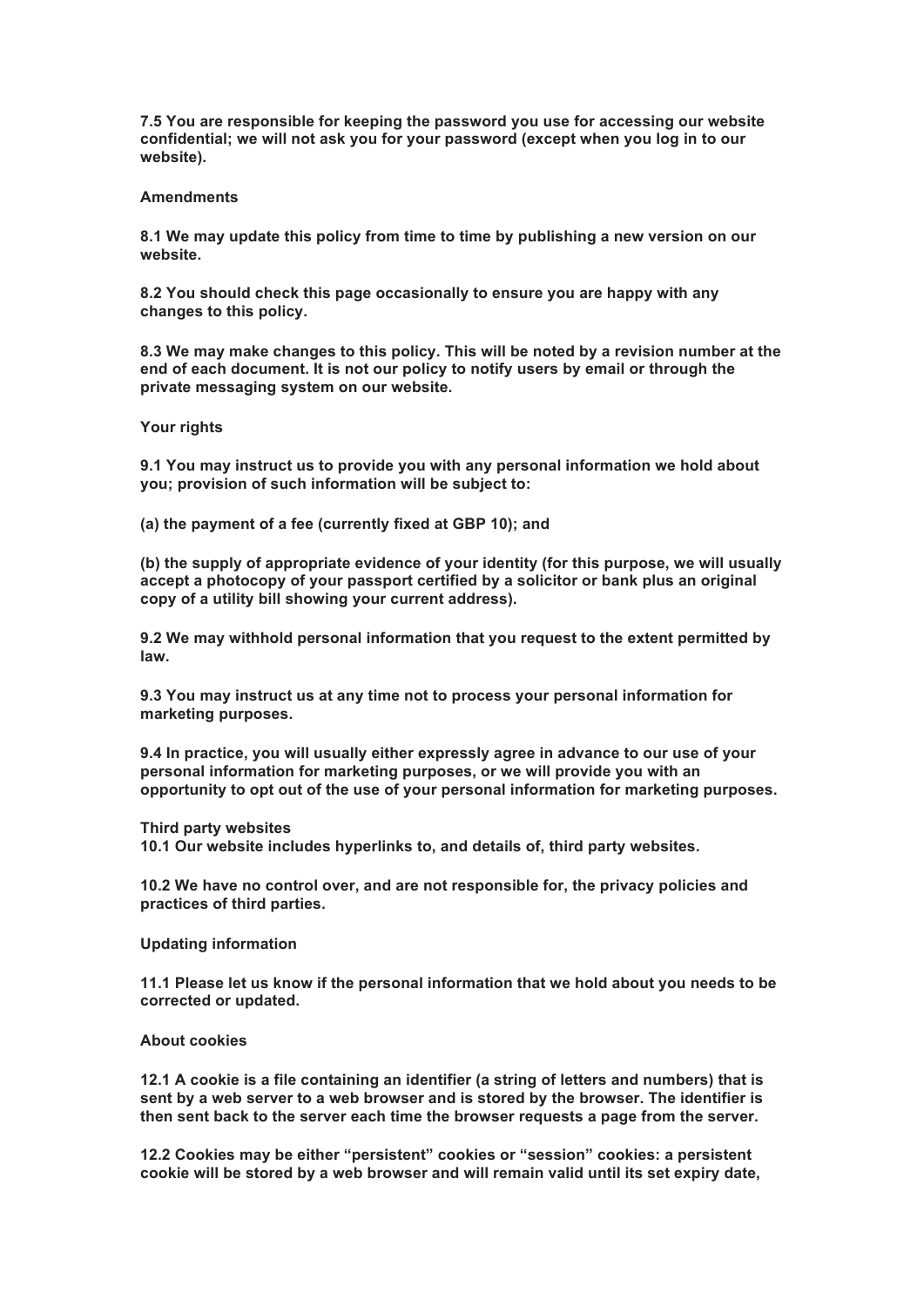**unless deleted by the user before the expiry date; a session cookie, on the other hand, will expire at the end of the user session, when the web browser is closed.** 

**12.3 Cookies do not typically contain any information that personally identifies a user, but personal information that we store about you may be linked to the information stored in and obtained from cookies.** 

**12.4 Cookies can be used by web servers to identify and track users as they navigate different pages on a website and identify users returning to a website.** 

**Our cookies**

**13.1 We use both session and persistent cookies on our website.** 

**13.2 The names of the cookies that we use on our website, and the purposes for which they are used, are set out below:** 

**(a) we use Cookie Consent to help us comply with the EU regulations regarding usage of website cookies** 

**Analytics cookies**

**14.1 We use Google Analytics to analyse the use of our website.** 

**14.2 Our analytics service provider generates statistical and other information about website use by means of cookies.** 

**14.4 The information generated relating to our website is used to create reports about the use of our website.** 

**14.5 Our analytics service provider's privacy policy is available click here. Third party cookies** 

**15.1 Our website also uses third party cookies from the following websites and services: Instagram, Twitter, Facebook, Google Plus.** 

**Blocking cookies**

**16.1 Most browsers allow you to refuse to accept cookies; for example:** 

**(a) in Firefox (version 51) you can block all cookies by clicking "Tools", "Options", "Privacy", selecting "Use custom settings for history" from the drop-down menu, and unticking "Accept cookies from sites"; and** 

**(b) in Chrome (version 56), you can block all cookies by accessing the "Customise and control" menu, and clicking "Settings", "Show advanced settings" and "Content** 

**settings", and then selecting "Block sites from setting any data" under the "Cookies" heading.** 

**16.2 Blocking all cookies will have a negative impact upon the usability of many websites.** 

**16.3 If you block cookies, you will not be able to use all the features on our website. Deleting cookies**

**17.1 You can delete cookies already stored on your computer; for example:**